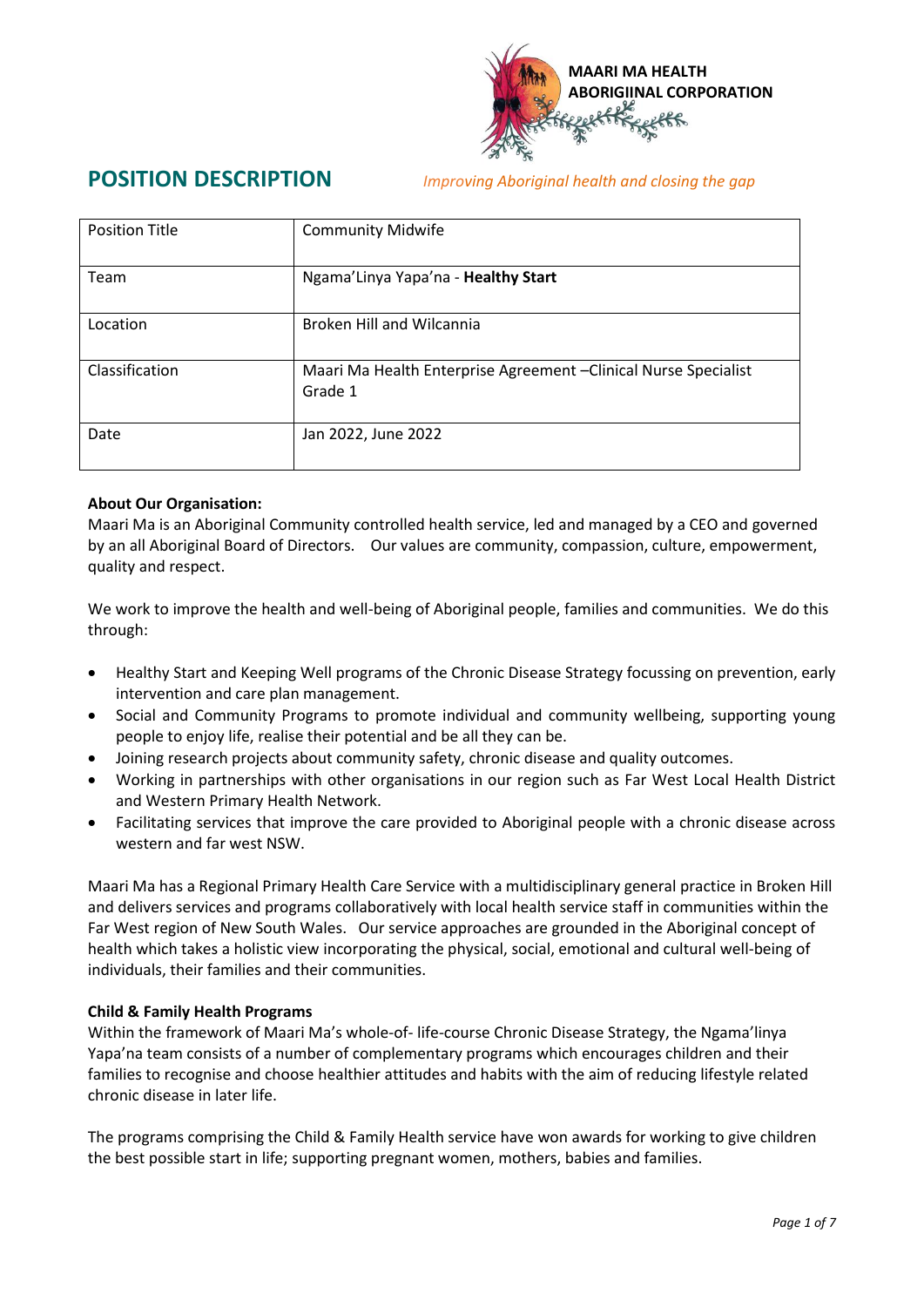### **Purpose of the Position:**

The Community Midwife provides care that is equitable, safe, woman-centred, informed and evidencebased. The midwife acknowledges that women are the decision-makers in their care and maternity care should reflect their individual needs.

The midwife works in partnership with GP's and Aboriginal Health Practitioners to implement the NSW Aboriginal Maternal Infant Health Strategy integrated within the Child & Family Health Service.

The position manages a cohort of pregnant and post natal women in Broken Hill, and collaborates with the 2<sup>nd</sup> midwife to provide midwifery care in Wilcannia. Weekly travel and overnight stays in Wilcannia will be required at times.

#### **Outcomes of the Role**

The Midwife:

- works in partnership with the woman
- upholds each woman's right to free and informed choice and consent throughout the pregnancy and childbirth experience
- collates and documents comprehensive assessments of the woman and/or baby's health and wellbeing.
- Midwifery care is planned in collaboration with the woman, the GP Obstetrician and Broken Hill Health Service Midwives and Obstetricians where necessary.

#### **Reporting/Working Relationships:**

- This position reports to the Manager Healthy Start Child & Family Health Programs
- and works closely with the Healthy Start General Practitioners, visiting Paediatrician, Aboriginal Health Practitioners, Parents and families, Department of Community and Justice (DCJ), Wilcannia staff, other Maari Ma staff and various outside agencies

#### **Employment Conditions:**

- Continued employment is subject to ongoing funding.
- Terms and conditions as outlined in the Maari Ma Health Aboriginal Corporation Enterprise Agreement.
- Appointment and continued employment is subject to a satisfactory National Police History Check and NSW Working with Children Check.
- Current Driver's License and willing to drive in the course of work activities.
- Regular travel and overnight stays to the community of Wilcannia.

| Be familiar with the Maari Ma Chronic Disease Strategy,<br>Strategic framework document to improve child<br>development and well-being for Aboriginal children in the far<br>west and the Aboriginal Maternal Infant Health Strategy and<br>apply the principles in everyday work.<br>Work as part of the Child and Family Program within the<br>Maari Ma footprint, to provide safe and effective community<br>midwifery services and ensure the continuity of care for<br>mothers and children through pregnancy, infancy and<br>ongoing into childhood.<br>Mentor and support Aboriginal Health Practitioners and<br>trainees with ante natal and post natal care, encouraging<br>their active participation at all times. |
|-------------------------------------------------------------------------------------------------------------------------------------------------------------------------------------------------------------------------------------------------------------------------------------------------------------------------------------------------------------------------------------------------------------------------------------------------------------------------------------------------------------------------------------------------------------------------------------------------------------------------------------------------------------------------------------------------------------------------------|
|                                                                                                                                                                                                                                                                                                                                                                                                                                                                                                                                                                                                                                                                                                                               |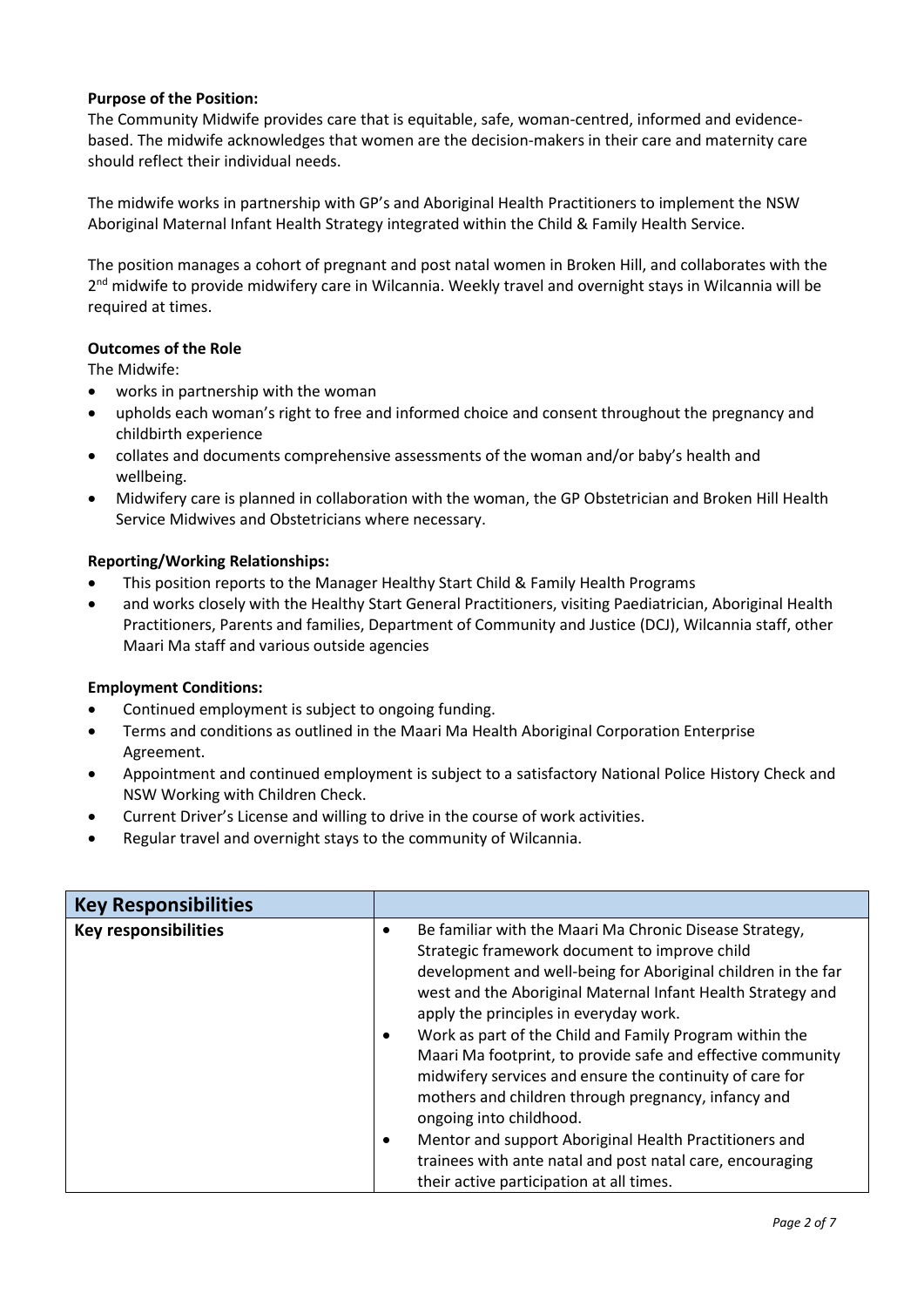|                             | Mentor and support midwifery students who choose to do<br>$\bullet$<br>Community Midwifery placement at Maari Ma<br>Deliver services in both community and clinic based settings.<br>$\bullet$                                                                                                                                                                                                                                                                                                                         |
|-----------------------------|------------------------------------------------------------------------------------------------------------------------------------------------------------------------------------------------------------------------------------------------------------------------------------------------------------------------------------------------------------------------------------------------------------------------------------------------------------------------------------------------------------------------|
| <b>Midwifery</b>            | Recognise the working partnerships* are based on 'two ways<br>learning'. This involves the Midwife supporting the Aboriginal<br>Health Practitioner to develop knowledge of pregnancy, birthing,<br>breastfeeding and parenting and child development.<br>While acquiring the appropriate clinical skills in midwifery and<br>child health checks the Health Worker may support the Midwife<br>in learning ways of working with local communities<br>Competently perform clinical midwifery duties identified as being |
|                             | required in the preparation, execution and monitoring of<br>maternity care plans according to best available evidence. E.g.,<br>antenatal and post-natal assessments, baby checks,<br>immunisations and other injections, collection of pathology<br>samples.                                                                                                                                                                                                                                                          |
|                             | . Implement the AMIHS Program Activities working in<br>collaboration with maternity, medical, obstetric and paediatric<br>staff to provide a range of community based services for<br>Aboriginal women and their babies. These services include the<br>provision of:                                                                                                                                                                                                                                                   |
|                             | a culturally appropriate continuity of care model through the<br>antenatal and postnatal periods up to 6-8 weeks;<br>identification of complicated pregnancies and appropriate referral<br>to specialists;<br>outreach and home visiting service;                                                                                                                                                                                                                                                                      |
|                             | Develop and maintain a positive collaborative working<br>relationship with Broken Hill Health Service midwifery team, to<br>facilitate best practice holistic, culturally appropriate care is<br>provided throughout pregnancy and postnatal period.                                                                                                                                                                                                                                                                   |
|                             | Emotional and social support for women, especially those with<br>high needs.                                                                                                                                                                                                                                                                                                                                                                                                                                           |
| <b>Breastfeeding</b>        | Lead the accreditation of Maari Ma Health as a Baby Friendly<br>Health Initiative Seven-point plan, aiming for accreditation with<br>12 months of appointment.<br>Encourage and promote breastfeeding from the first antenatal<br>visit.                                                                                                                                                                                                                                                                               |
|                             | Work to improve women's confidence and breastfeeding rates.                                                                                                                                                                                                                                                                                                                                                                                                                                                            |
| <b>Community engagement</b> | Work in partnership with Aboriginal Health Practitioners to<br>develop strategies to most effectively access and engage clients.                                                                                                                                                                                                                                                                                                                                                                                       |
|                             | Demonstrate cultural respect in interactions with the community,<br>ensuring Maari Ma is a safe environment for Aboriginal and Torres<br>Strait Islander peoples.                                                                                                                                                                                                                                                                                                                                                      |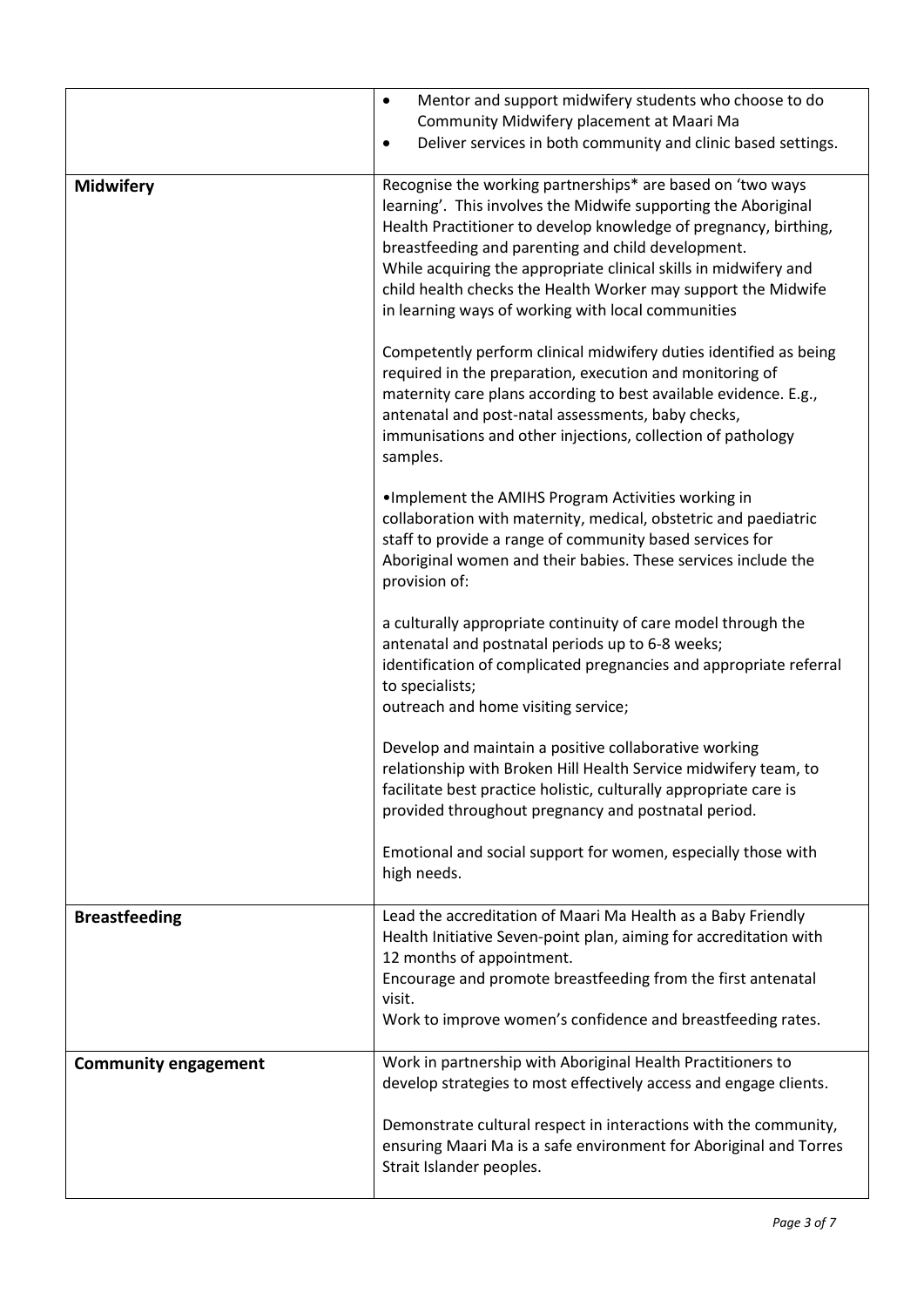| <b>Healthy Start</b>                        | Recognise and facilitate health care that recognises the parent's<br>right to partnership in the health care of their child<br>Continually support and mentor AHPs to achieve best practice in<br>the provision of Healthy Start checks and health care.<br>Support the AHPs to lead multidisciplinary case conference<br>meetings and implement developmentally appropriate strategies<br>to meet the needs of families.                                                                                                                                                                                                                                                                                                                                                                                                                                                                                                                                                                                                                                                                                                             |
|---------------------------------------------|---------------------------------------------------------------------------------------------------------------------------------------------------------------------------------------------------------------------------------------------------------------------------------------------------------------------------------------------------------------------------------------------------------------------------------------------------------------------------------------------------------------------------------------------------------------------------------------------------------------------------------------------------------------------------------------------------------------------------------------------------------------------------------------------------------------------------------------------------------------------------------------------------------------------------------------------------------------------------------------------------------------------------------------------------------------------------------------------------------------------------------------|
| <b>Information Management</b>               | Ensure data is entered into E-maternity on a timely basis.<br>٠<br>Ensure the secure management of data, client and<br>٠<br>organisational confidential information and compliance with<br>privacy policies and legislation.<br>Prepare reports and statistics to meet program requirements<br>$\bullet$<br>for reporting, networking and training against the<br>Performance measures of the AMIHS.<br>Contribute to the maintenance of a current population list<br>$\bullet$<br>and identify the target group, ensure newborn babies are<br>added to ferret data base<br>Be familiar with and undertake responsibilities regarding<br>$\bullet$<br>pregnant women, infants, children, young people and their<br>families in accordance with NSW Health Frontline Procedures<br>for the Protection of Children and Young People<br>Participate in Mandatory Reporting training 2 yearly<br>$\bullet$<br>Demonstrate ongoing professional development and<br>maintenance of clinical competencies                                                                                                                                    |
| <b>Team &amp; Organisational Activities</b> | Actively and regularly participate in team planning<br>$\bullet$<br>Provide accurate statistical data and reports on midwifery<br>activities as required and prepare written reports on special<br>activities as appropriate.<br>Review new and innovative health developments which may<br>be of benefit to patients and other stakeholders.<br>Actively develop and maintain effective internal and external<br>$\bullet$<br>networks in a professional manner.<br>Work collaboratively with and support other Maari Ma<br>$\bullet$<br>colleagues where required.<br>Participate in and support a culture of continuous quality<br>٠<br>improvement activities.<br>Participate in working groups, committees and<br>$\bullet$<br>organisational activities where requested.<br>Participate in Maari Ma Health functions and community<br>promotional activities.<br>Appreciate, respect and value differences within the team<br>$\bullet$<br>and within Maari Ma.<br>Contribute to and support positive team morale.<br>Promote and present a positive image of Maari Ma to other<br>staff, clients and the community in general. |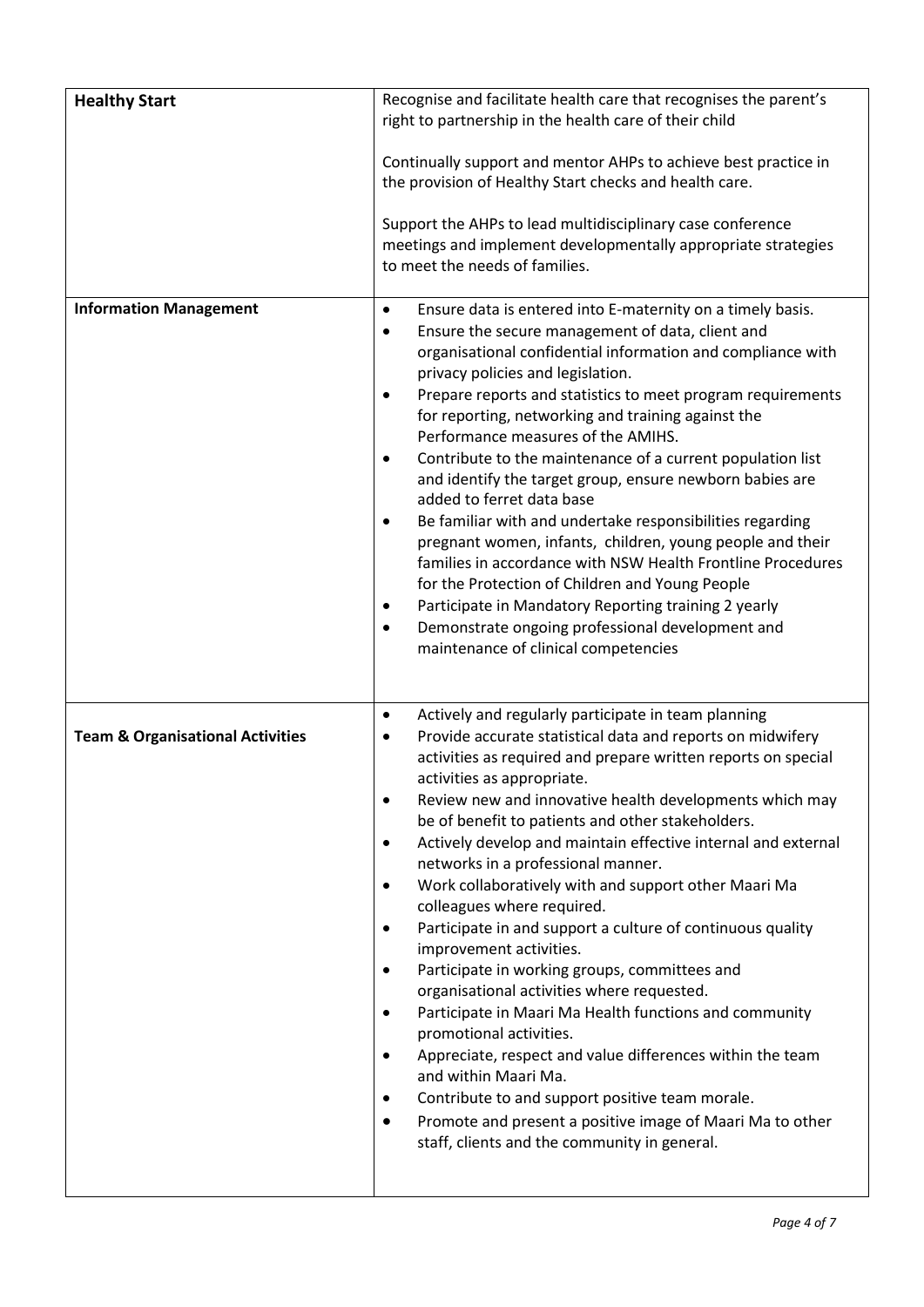| <b>Values and behaviours</b> | Appreciate, respect and value differences within the team<br>and within Maari Ma.<br>Contribute to and support positive team morale.<br>$\bullet$<br>Promote and present a positive image of Maari Ma to other<br>staff, clients and the community in general.<br>Conduct all work in line with Maari Ma's values, which are<br>Community, Compassion, Culture, Empowerment, Respect<br>and Quality. |
|------------------------------|------------------------------------------------------------------------------------------------------------------------------------------------------------------------------------------------------------------------------------------------------------------------------------------------------------------------------------------------------------------------------------------------------|
| Other / Ongoing              | Duties and responsibilities for this position should not be<br>considered definitive. Duties may be added, deleted or<br>modified, in consultation with employees as required, and<br>within the scope of skills, experience, knowledge and<br>competencies.                                                                                                                                         |

## **Qualifications, Skills, Experience and Knowledge**

### **SELECTION CRITERIA**

**Essential: Essential:**

- Currently registered with, or eligible to be registered with Australian Health Practitioner Registration Agency (AHPRA) as a Registered Midwife.
- Minimum of three years' midwifery experience, preferably in a community-based role.
- Currently possess or able to obtain within 3 months of commencing employment, authorisation as an immunisation provider in New South Wales.
- Demonstrated understanding and knowledge of social determinants of health issues affecting Aboriginal people.
- Ability to work in a way that fosters mutual respect in a cross-cultural environment.
- Demonstrated understanding of and commitment to the principles of primary health care and how they relate to maternal and infant health in relation to Aboriginal children, women and families.
- Ability to work effectively in a community based setting with women, parents, carers, families and other service providers, and ability to respond effectively to clients who may be challenging to engage.
- Demonstrated ability to work collaboratively in a dynamic multidisciplinary team environment.
- Computing skills relevant to the position and competent in the use of information and communication technology including Microsoft Word, email and internet applications and client databases.

#### **Desirable:**

- Current registration as AHPRA as a registered nurse.
- Graduate Certificate/Diploma in Child & Family Health.
- Experience in working with Aboriginal clients and communities.

# **Compliance Responsibilities – All Staff**

## **Professional Development/Performance Review/Feedback**

 Participate in learning and development activities to maintain professional knowledge, clinical competencies and skills.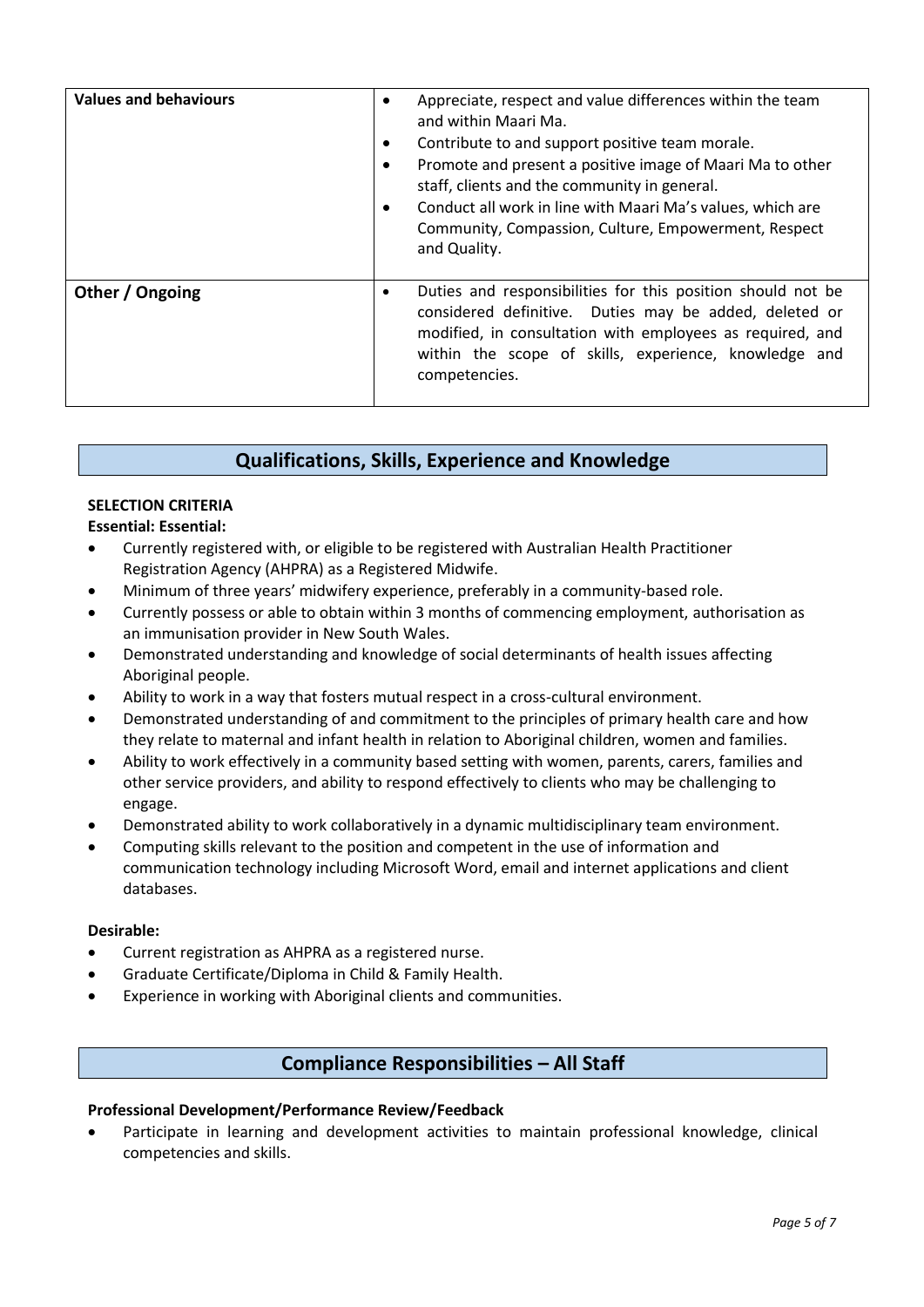Participate in performance reviews, feedback and information sharing discussions in relation to job satisfaction and communication, continuous improvement, learning and development, innovation, and improving performance.

#### **Workplace Health and Safety**

- **Arrive Safe, Work Safe and Go Home Safe.**
- Make sure you keep your safety and others safety in mind at all times.
- If you notice someone doing something unsafe care enough about them to ask them to stop or find a safer way.
- If you notice something that is a potential risk or hazard to your safety or others safety report it.
- Watch out for spills, things in the way of people, and/or equipment that isn't working.
- If you need equipment to do your job safely make sure you use it. It's there to keep you safe.
- If equipment isn't working properly tell everyone around you (a sign is often good) and then tell us so we can fix it.
- If you are involved in an incident or are injured tell us straight away.

#### **Modelling Healthy Workplace Behaviour**

Maari Ma has a Smoke Free Workplace Policy and a Workplace Nutrition Policy. All staff have a responsibility to model healthy behaviour and lifestyle at work.

#### **Immunisation Status**

This position is Category  $A$  – employees who have contact with clients or contact with blood, body substances or infectious material.

#### **COVID-19 Immunisation**

This position is subject to evidence of vaccination against COVID 19.

This must be an Australian Therapeutic Goods Administration approved COVID 19 Vaccination (fully vaccinated and up to date) or approved medical contraindication recorded on the Australian Immunisation register prior to appointment.

#### **Other Responsibilities**

- Behave in a manner consistent with personal and professional workplace standards outlined in the Code of Conduct, human resource policies (including Equal Opportunity, Workplace Bullying and Discrimination & Harassment Policies) and other relevant legislation.
- Abide by the policies and procedures of Maari Ma. These policies and procedures are subject to change and it is the responsibility of each staff member to maintain an awareness and understanding of all policies and procedures.
- Co-operate with the requirements of the Occupational Screening and Vaccination against Infectious Diseases Policy or, where you elect not to comply, confirm in writing your non-participation and understanding of the risks of non-participation.
- Duties and responsibilities for this position should not be considered definitive. Duties may be added, deleted or modified, in consultation with employees as required, and within the scope of skills, experience, knowledge and competencies.